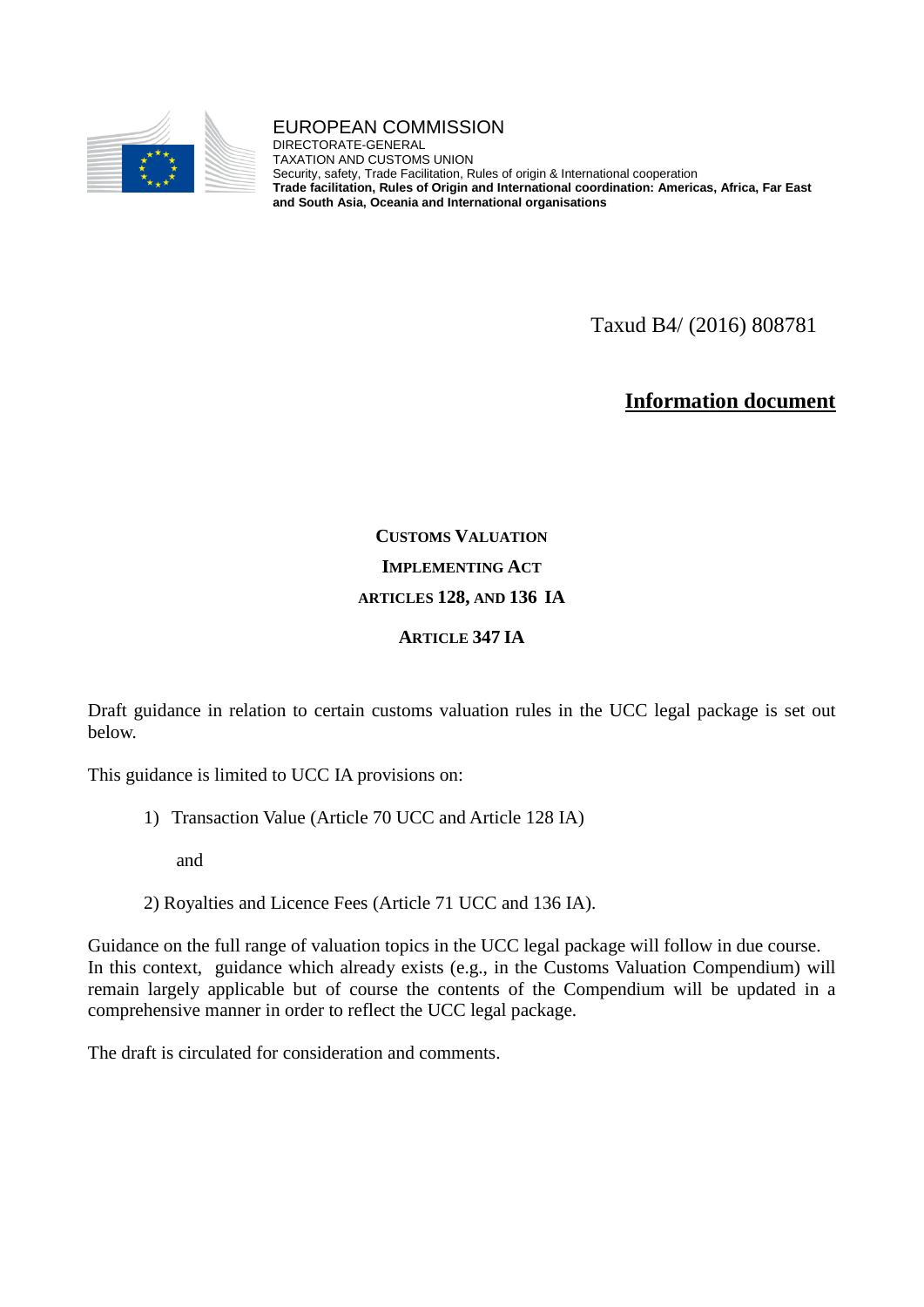#### **Disclaimer**

It is stressed that this document does not constitute a legally binding act and is of an explanatory nature. The purpose is to ensure a common understanding for both customs authorities and economic operators and to provide a tool to facilitate the correct and harmonised application by MS.

Legal provisions of customs legislation take precedence over the contents of this document and should always be consulted. The authentic texts of the EU legal instruments are those published in the Official Journal of the European Union.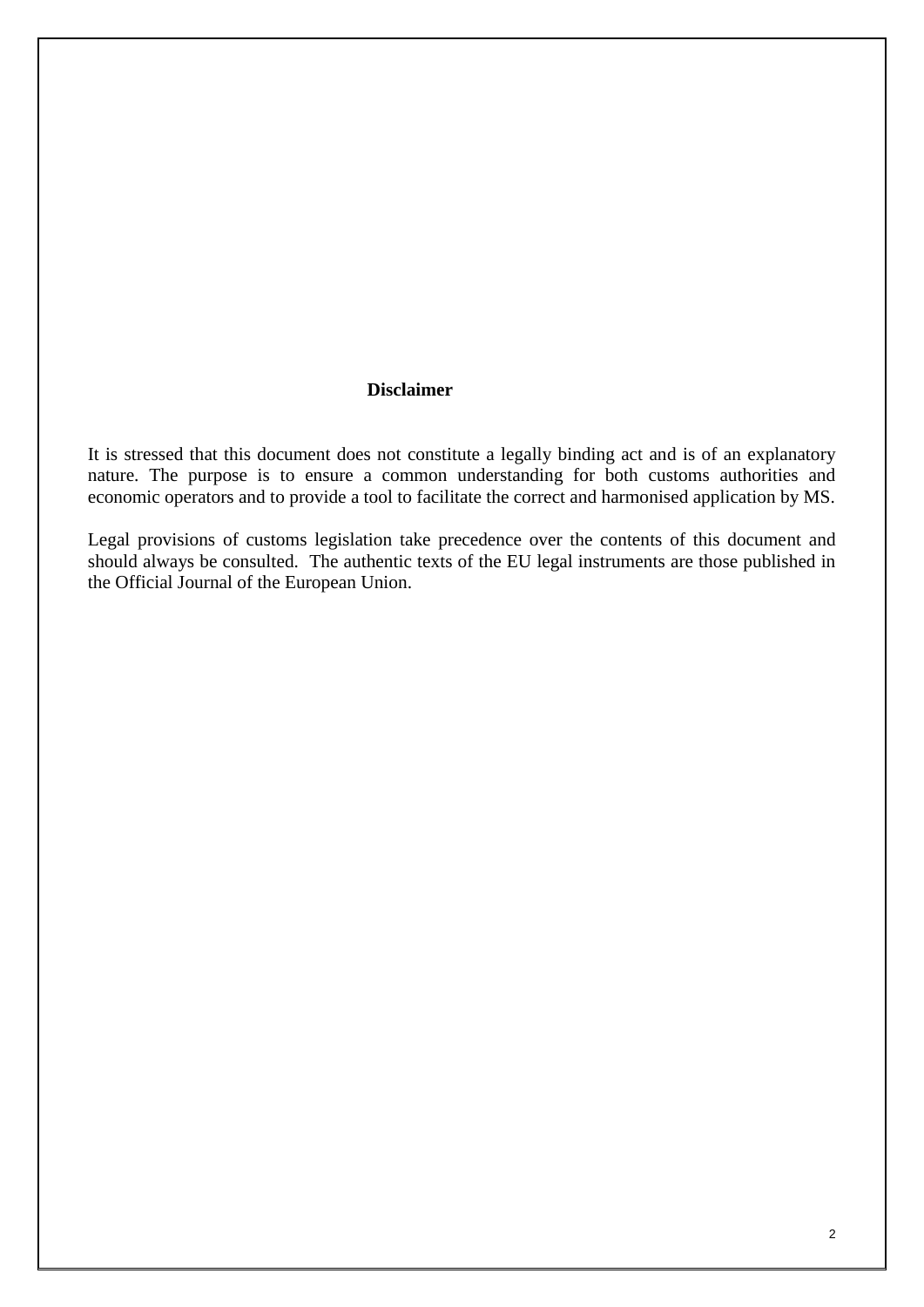### **Legal References**

- UCC Regulation (EU) No 952/2013 of the European Parliament and of the Council of 9 October 2013 laying down the Union Customs Code (OJ L 269, 10 October 2013, p.  $1 - 101$ )
- UCC DA Commission Delegated Regulation (EU) 2015/2446 of 28 July 2015 supplementing Regulation (EU) No 952/2013 of the European Parliament and of the Council as regards detailed rules concerning certain provisions of the Union Customs Code (OJ L 343, 29 December 2015, p. 1 – 557)
- UCC IA Commission Implementing Regulation (EU) 2015/2447 of 24 November 2015 laying down detailed rules for implementing certain provisions of Regulation (EU) No 952/2013 of the European Parliament and of the Council laying down the Union Customs Code (OJ L 343, 29 December 2015, p. 558 – 893)
- UCC TDA Delegated Regulation (EU) 2016/341, establishing transitional rules for certain provisions of Regulation (EU) No 952/2013 of the European Parliament and of the Council, laying down the Union Customs Code where the relevant electronic systems are not yet operational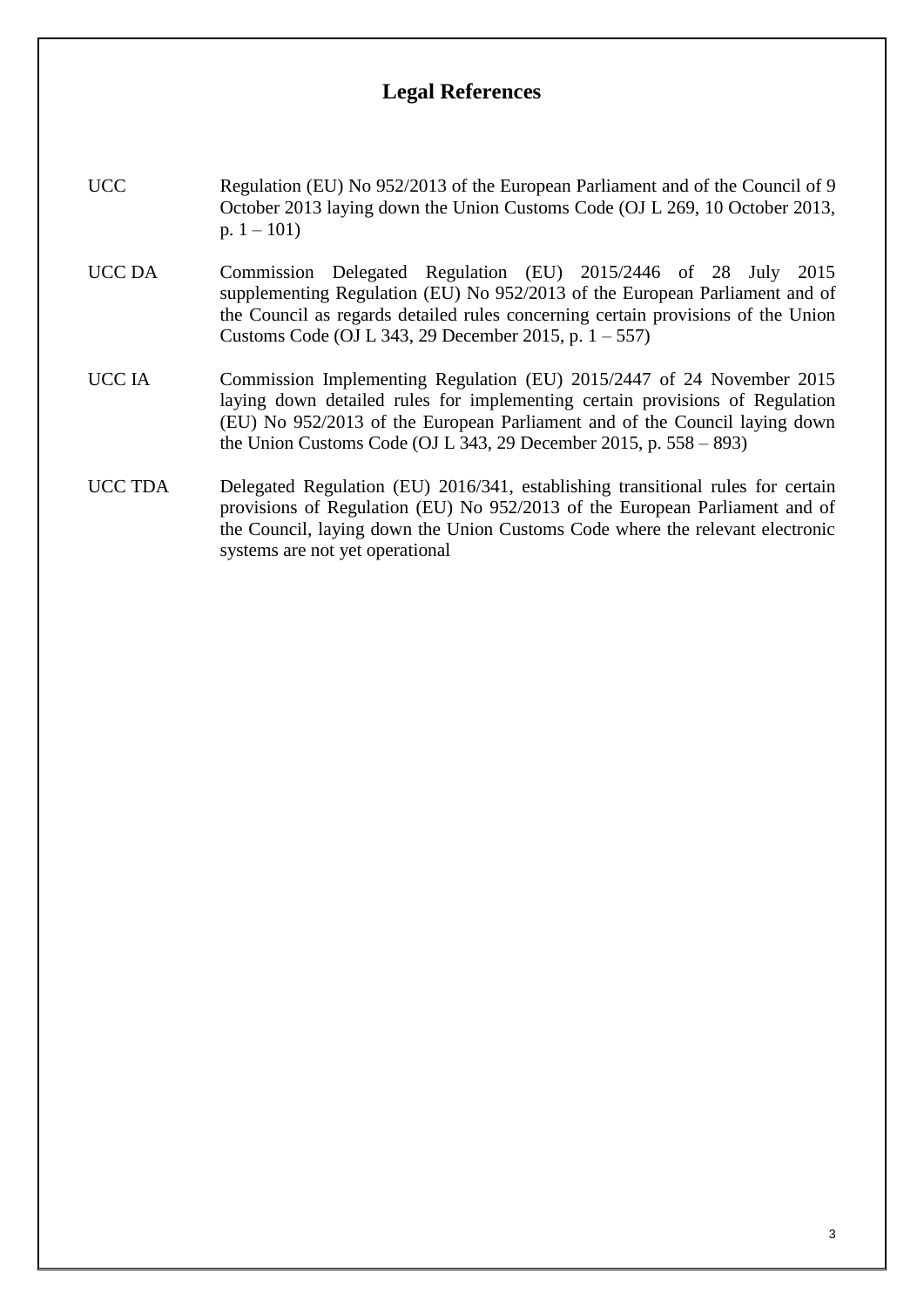#### **Introduction**

- 1. Guidance is set out in terms of the structure and order of the relevant IA provisions, and focus on new elements of customs valuation rules.
- 2. Status of previous guidance: a full integration with existing guidance<sup>1</sup> will take place during 2016.

Transaction value (Article 70(1) of the Code)

Article 128(1)

The transaction value of the goods sold for export to the customs territory of the Union shall be determined at the time of acceptance of the customs declaration on the basis of the sale occurring immediately before the goods were brought into that customs territory.

- 3. Article 128(1) establishes the principle that the relevant sale, for the application of the transaction value method, is the *sale occurring immediately* before the introduction of the goods into the EU customs territory, on condition that such sale actually constitutes a "sale for export" to the customs territory of the EU.
- 4. The relevant moment is when goods are brought into the customs territory of the Union (see Title IV UCC). The relevant sale for goods brought into the Union is the sale when crossing the border, i.e., the ultimate sale taking place, in performance of the contract of sale, at that time.
- 5. Article 128(1) UCC IA stipulates that the relevant sale to determine the value of goods is the sale that is a sale for export that brings the goods into the Union. This is the sale *occurring immediately before* the introduction of the goods into the customs territory of the EU).
- 6. This sale allows the application of the transaction value method in a manner that takes into account the substance of the entire commercial import transaction. It allows the proper application of other relevant provisions (e.g. provisions on additions and deductions). Where this is not possible, the application of the transaction value method is not possible.

1

<sup>1</sup> Customs Valuation Compendium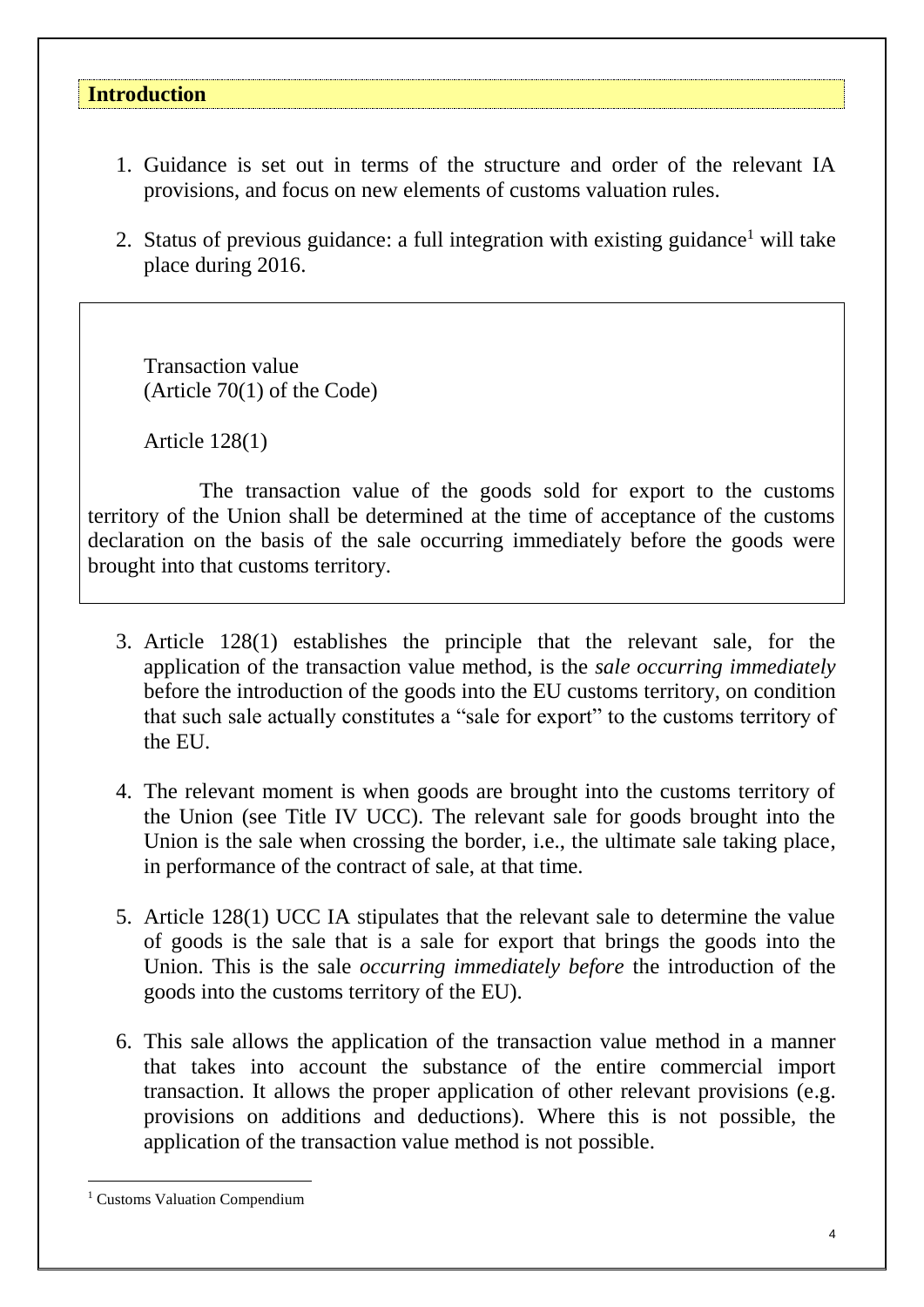- 7. Therefore, this is the sale that allows economic operators and customs to actually apply the transaction value method.
- 8. A simple example is as follows:

B buys from A and the goods are brought into the Union. This sale is the sale that is occurring (takes place) before the goods arrive into the **Union** 

or

B buys from A and B sells to C, and this latter sale (B to C) is the sale occurring before the goods arriving into the EU. The sale from B to C is therefore the sale which qualifies as the sale (immediately) occurring before introduction into the EU.

- 9. It is of course necessary to ensure that the transaction being used as the basis of the customs value under Article 70 UCC takes the form of an actual sale, with an actual buyer and seller. In other words, in order to determine a customs value under the provisions of Article 70 UCC, it must be established whether the parties to a transaction can be regarded as buyer and seller and thus whether the transaction constitutes a sale in legal terms as well as in a commercial sense.
- 10. Article 128 UCC IA does not introduce changes in the scope of what can be deemed a sale of goods for customs valuation purposes. The fundamentals of transaction value remain in place. The meaning (and concept) of what constitutes a sale is not altered, although it may now be more important to be able to distinguish between a sale and other formalities/arrangements which may precede a sale.
- 11.For example, it is not possible to consider that an actual sale occurs when the goods were imported on consignment, or were imported by branches of the same company which are not separate legal entities, goods imported under a hire or leasing contract (even if the contracts includes an option to purchase the goods). Furthermore, sales which are *domestic sales* within the EU do not qualify as sales for export to the EU.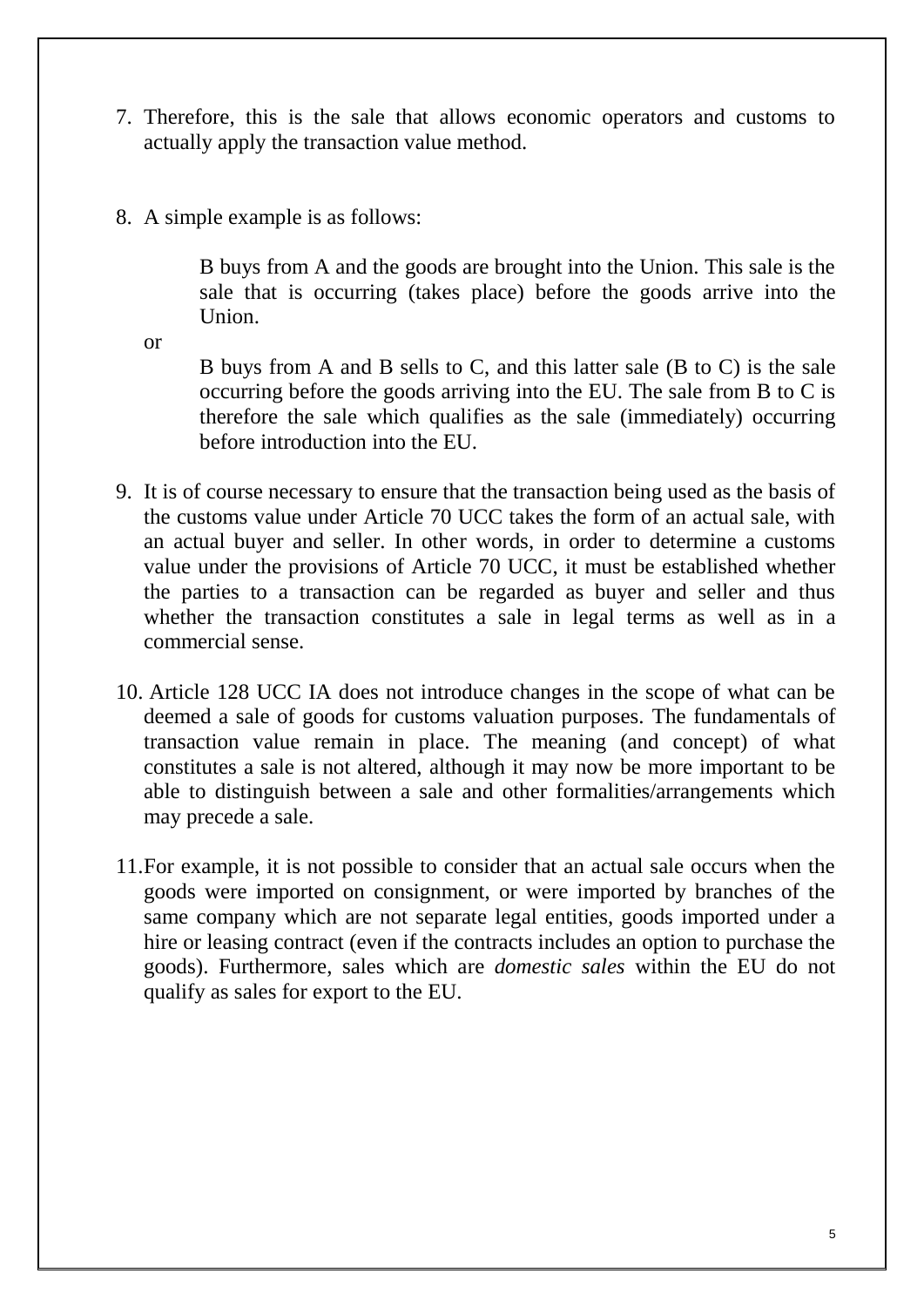#### *International Guidance*

*While the concept of sale for export is not defined in the WTO Agreement, there are two WCO Technical Committee instruments (Advisory opinion No 14.1 and Commentary No 22.1) which provide guidance.* 

WCO TCCV Advisory Opinion 1.1 states that:

*the WTO Agreement does not contain a definition of "sale", but for reasons of uniformity of interpretation and application, it is important that the term 'sale' is taken "in the widest sense" so that the customs value of the imported goods can be determined under the transaction value method as often as possible. This means that all transactions that economically and legally qualify as sales should, to the greatest extent possible, be used for customs valuation purposes to make sure that the valuation of the goods reflects as close as possible their actual market value.*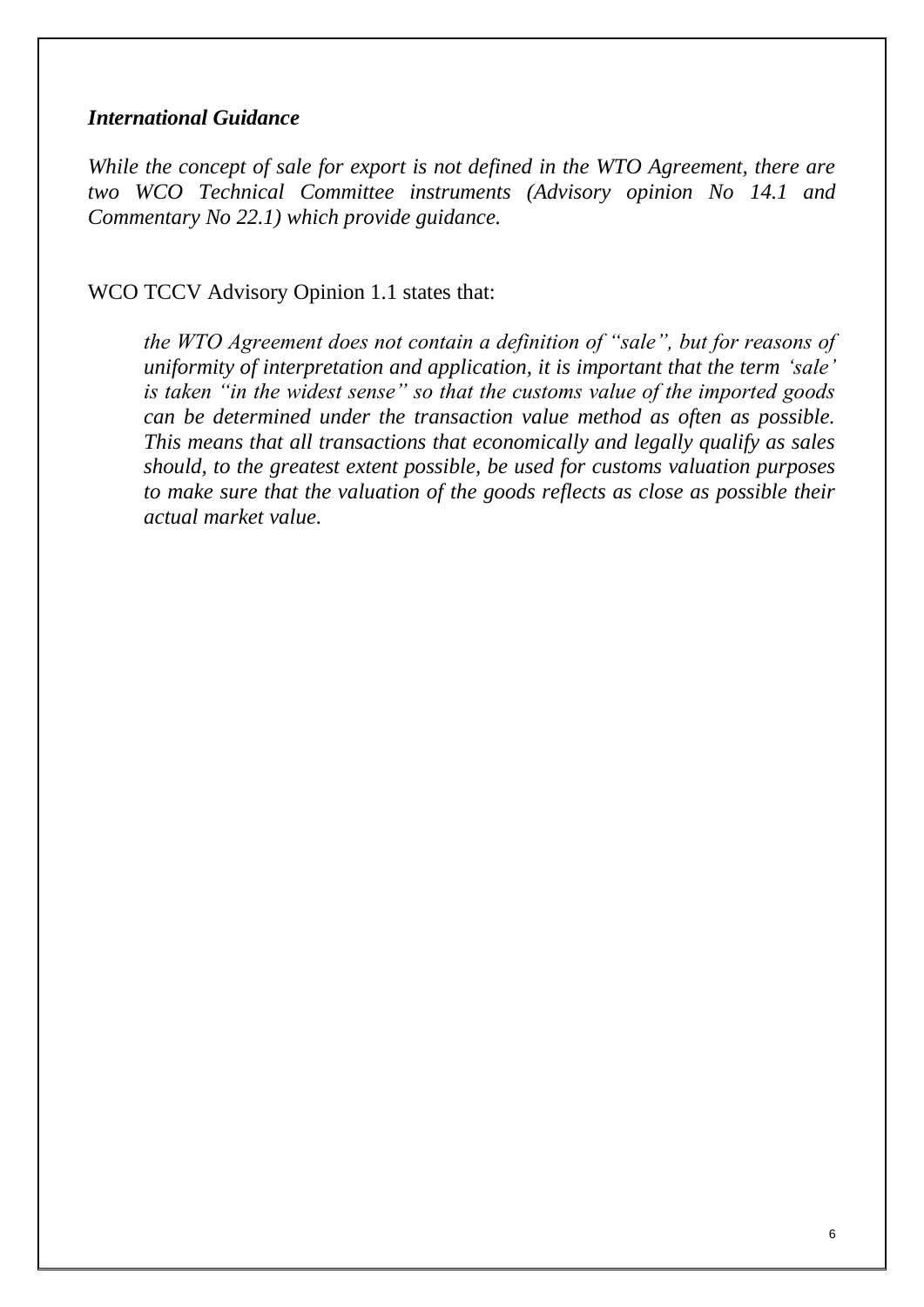# *Article 128 (2) Sales of goods held under special (suspensive) regimes and before entry to free circulation*

NB: Article 128(2) must be read in conjunction with Article 128(1).

# **"Article 128(2)**

2. Where the goods are sold for export to the customs territory of the Union not before they were brought into that customs territory but while in temporary storage or while placed under a special procedure other than internal transit, end-use or outward processing, the transaction value will be determined on the basis of that sale."

- 1. This relates to the customs value of goods, inter alia, in a customs warehouse, when these are declared for release for free circulation. This rule is not limited to goods sold while held in a customs warehouse. Other procedures (for goods in temporary storage or for goods placed under a special procedure other than internal transit, end-use or outward processing) are also eligible. However, for ease of reference and because the customs warehouse procedure is the most common procedure used in this context, this guidance will refer to customs warehouse only.
- 2. Article 128(2) covers cases where the goods are deemed to meet the criterion of goods "sold for export" in accordance with Article (128(1), but in the context (circumstances) of Article 128(2). In other words, this rule covers the case of a sale of goods in warehouse, and in the absence of a sale related to the same goods which covered the goods on arrival into the Union.
- 3. Therefore, the circumstances covered are those where, on entry into the Union, the goods are not declared for release for free circulation, but placed in temporary storage or under a special procedure (warehousing, inward processing, external transit) for which the payment of customs duties is suspended.
- 4. If a proper sale for export exists when the goods arrive into the EU, that is the basis for the customs value (Article 128(1) IA).
- 5. Alternatively, when no such sale exists, the sale (deemed to be a "sale for export") taking place during the warehousing operation will the relevant basis for the declarant to use as a basis to declare a customs value under the transaction value method.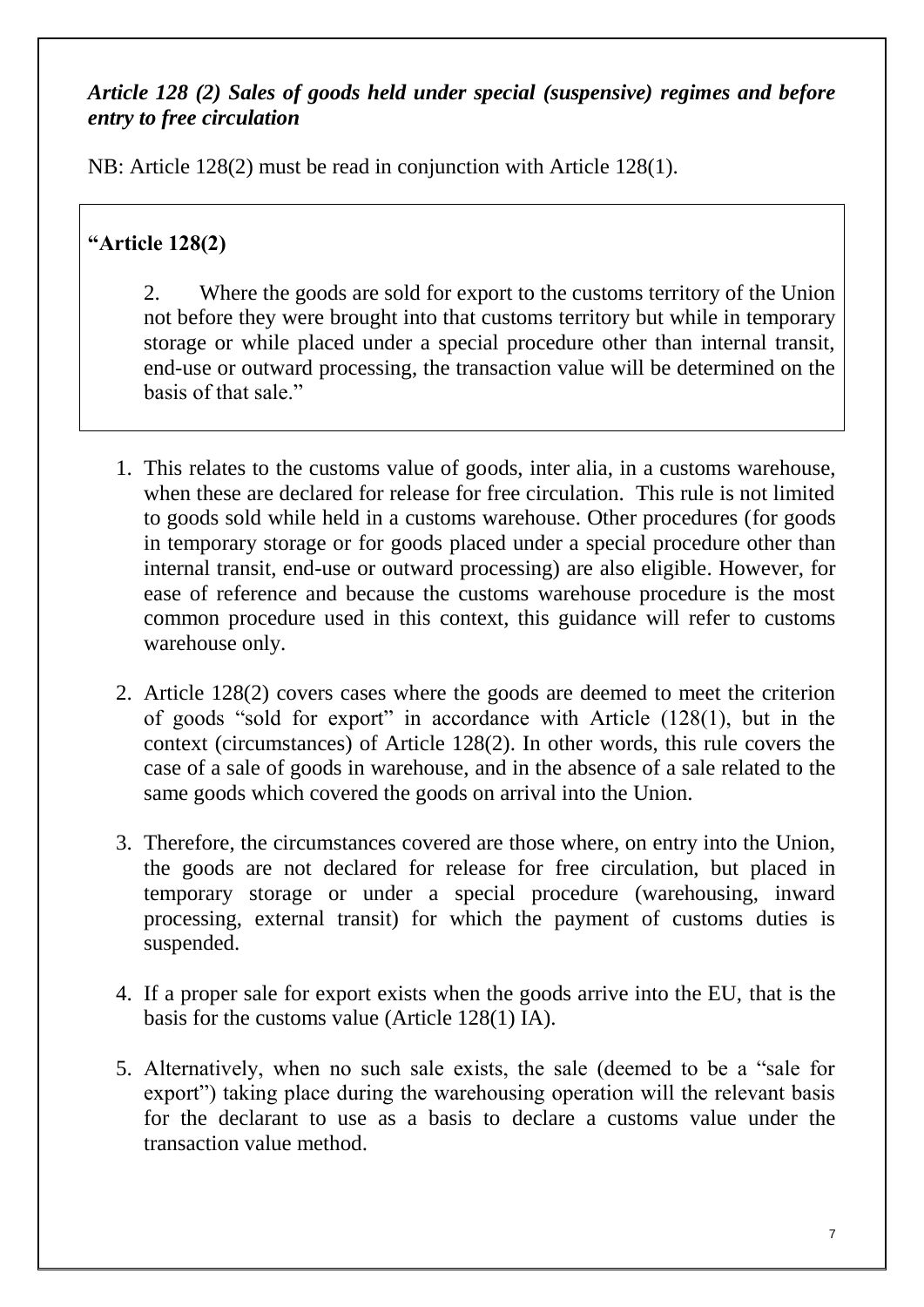In such situations, where the goods are the subject of a sale and fulfil the conditions laid down in Article 70 UCC after being placed under a special (suspension) procedure, such a sale (and provided the sale is not a "domestic" one i.e., between two EU parties) shall be used for the determination of the customs value under the transaction value method.

- 6. In more general terms, customs value should be based on a transaction value of a sale taking place in / from a customs warehouse within the EU territory only if the following conditions are met:
- $\bullet$  there is no sale for export in accordance with under Article 128(1);
- there is a sale in the customs warehouse that is not a domestic sale; and
- $\bullet$  the sale in the customs warehouse meets the requirements of Article 70(3) of the UCC.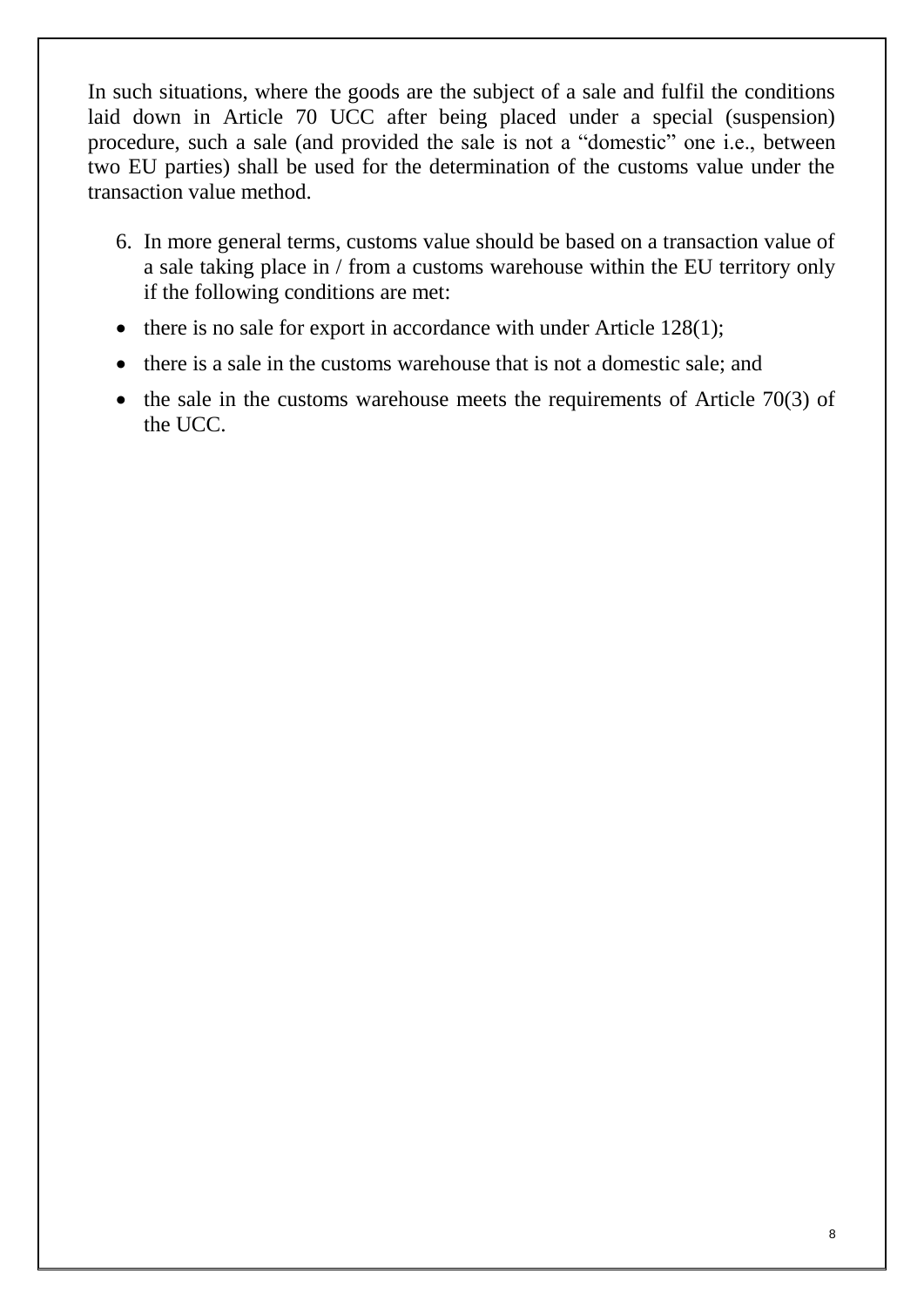*Practical examples to illustrate the relevant sale for the determination of the transaction value in accordance with Article 128 (1) and (2) (where goods are placed under a suspensive procedure (e.g., warehousing))* 

Situations where Article 128 IA (paragraphs (1) and (2)) commonly apply are illustrated as follows:

Situation 1:

Goods are sent from a third country to the EU. They are sold (sale 1) to the EU importer only after being declared for warehousing, and resold by the EU importer to a buyer (customer in the EU) before being declared for free circulation (sale 2). In this case, in application of Article 128(2) IA, the relevant sale for the determination of the transaction value is sale 1, because sale 2 (occurring between two EU residents) is a domestic sale and cannot be considered as a sale for export.

Situation 2:

Goods are sent from a third country to the EU. They are declared for warehousing, and subsequently sold to the EU customer. In this case, if such sale occurs before the release of the goods for free circulation, then this sale provides the basis for the application of the transaction method in accordance with Article 128(2) IA. If such sale occurs *after* the release of the goods for free circulation, the customs value will have to be determined in accordance with a secondary method valuation.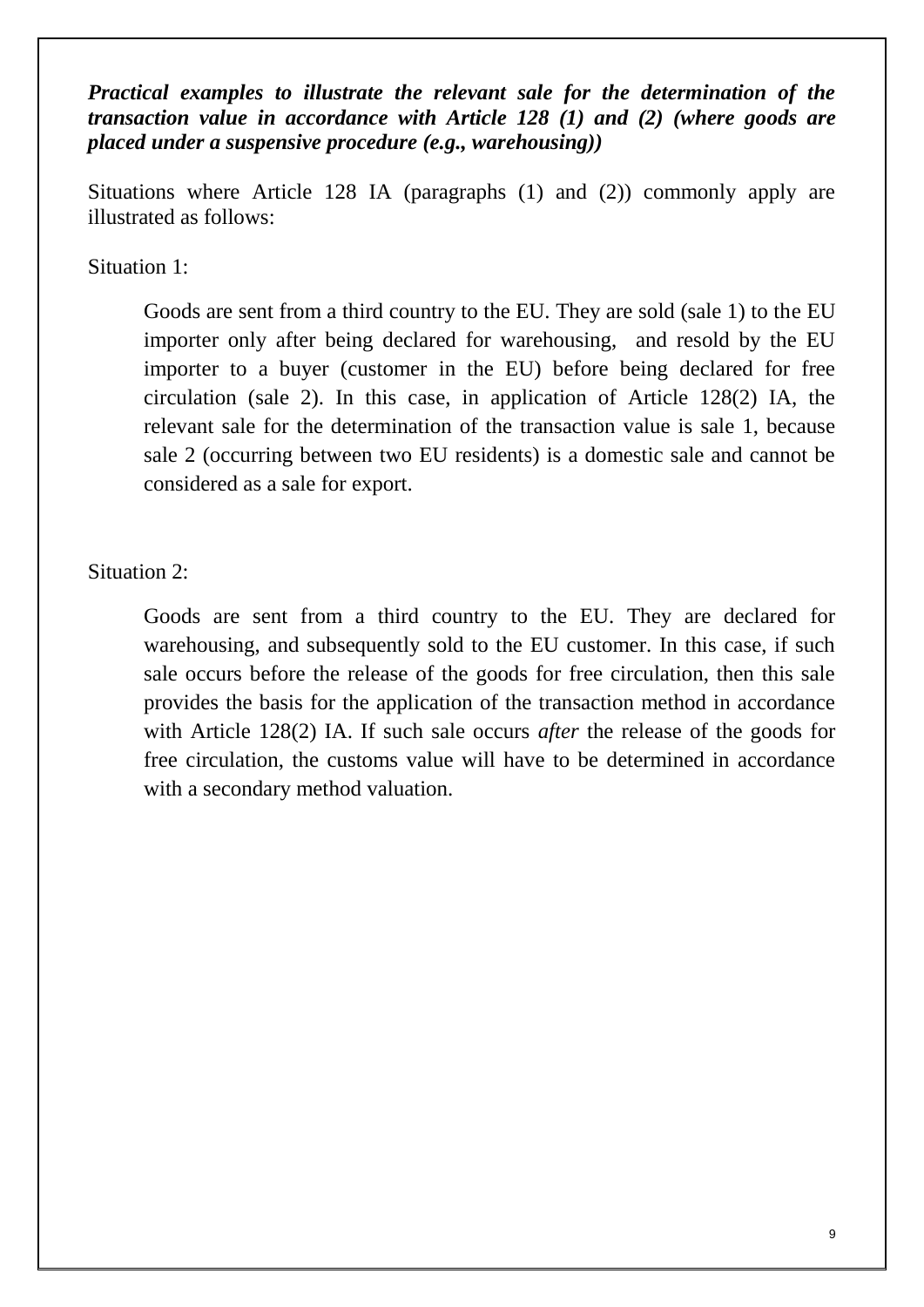

# Sale for export - Art. 128 par. 1 IA

In the example above, the goods are ultimately the subject of three sales in commerce:

- 1. from manufacturer A to dealer B (both located in a third country);
- 2. from dealer B to importer C in France;
- 3. from importer C in France to the final buyer D in Germany.

The goods are transported directly from Manufacturer A (third country) to importer C in France.

In this case, the sale relevant for the determination of the transaction value is, in accordance with Article 128 (1) IA, the sale between dealer B and importer C.

[Note: Article 128 (1) refers to time at time of entry of the goods into the EU customs territory, and not to the moment (or place) of their release for free circulation. Consequently, in the case at hand, the fact that the goods are declared for free circulation after being sold to the final buyer B is not relevant for the determination of the relevant sale.]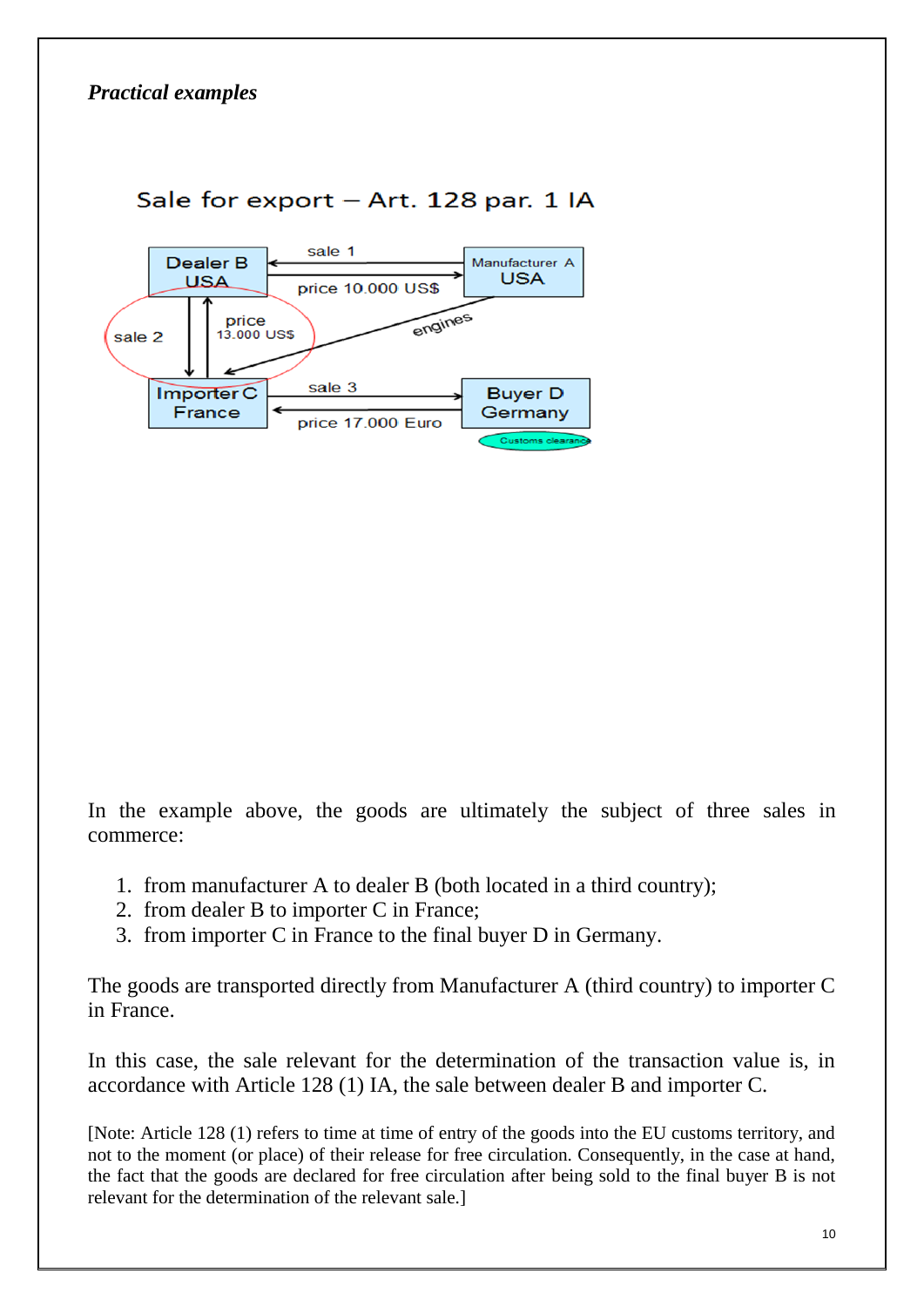### **Example of order processing and sale of goods**

- A. a customer A goes to a car dealer and orders CAR X
- B the dealer B places an order on NL CAR Co C
- C. NL CAR Co C sends the order to the manufacturing plant JP CAR Co –
- D. JP Car Co –D sells to EU CAR Import Co E
- E. EU CAR Import Co E imports the car
- F. the car is sold to the dealer B
- G. the dealer sells the car to the final customer



This is an example of a purchase order trail leading to a sale. Here, the goods are sold from D to E, who declares them for free circulation, without placing them under a suspension procedure. In this case, this sale (sale between D and E) provides the basis for the application of the transaction method in accordance with Article 128(1) IA.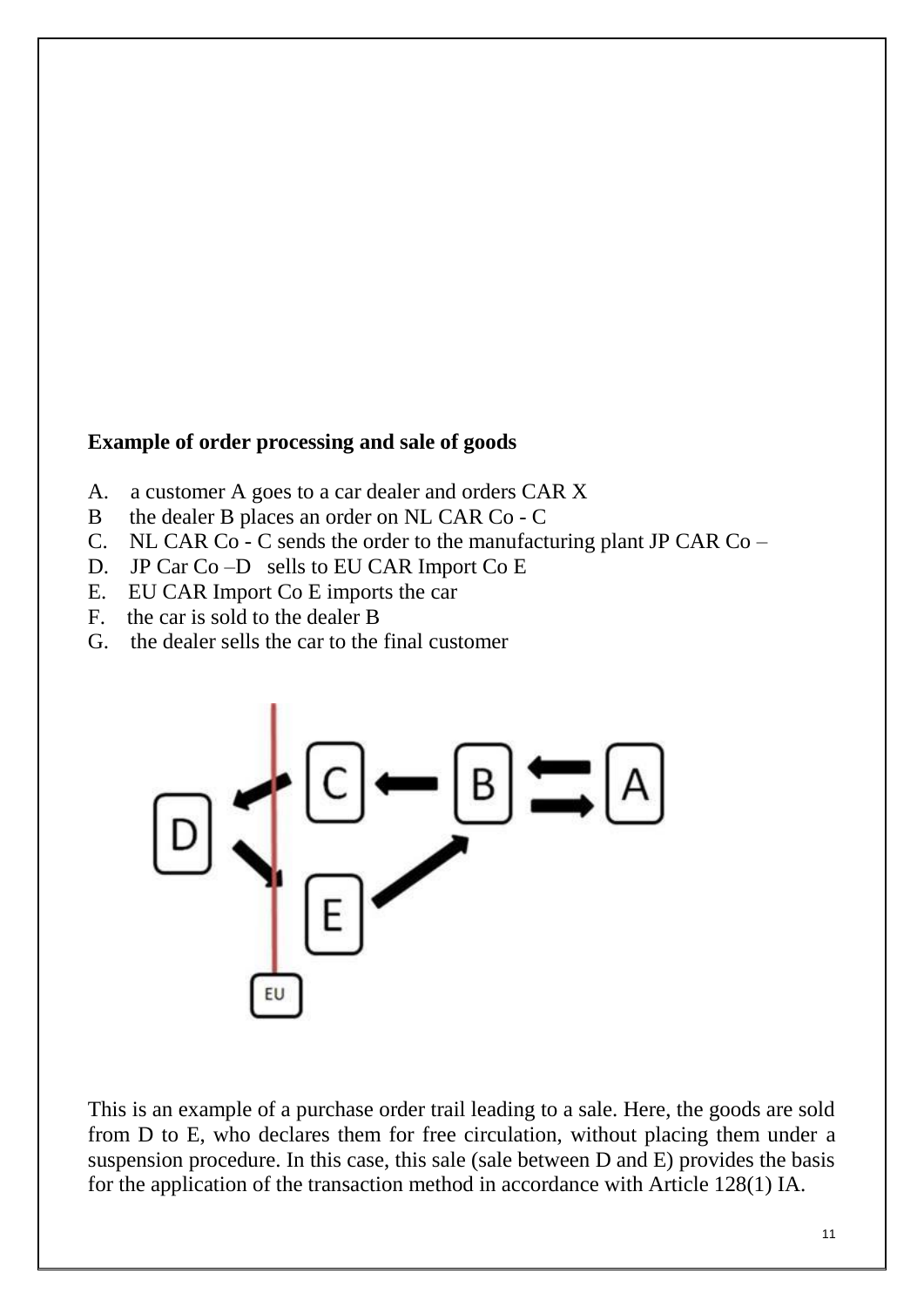#### **SALE FOR EXPORT ARTICLE 128 Paragraph 1 IA**



In the example above, the goods are sold from manufacturer A (in a third country) to dealer B (again, in a third country), but directly transported to the premises of dealer B in the EU, in accordance with the immediate sales contract taking place.

In this case there is one sale  $(A \text{ to } B)$ , and this is an eligible sale, to serve as the basis for the determination of the transaction value in accordance with Article 128 IA.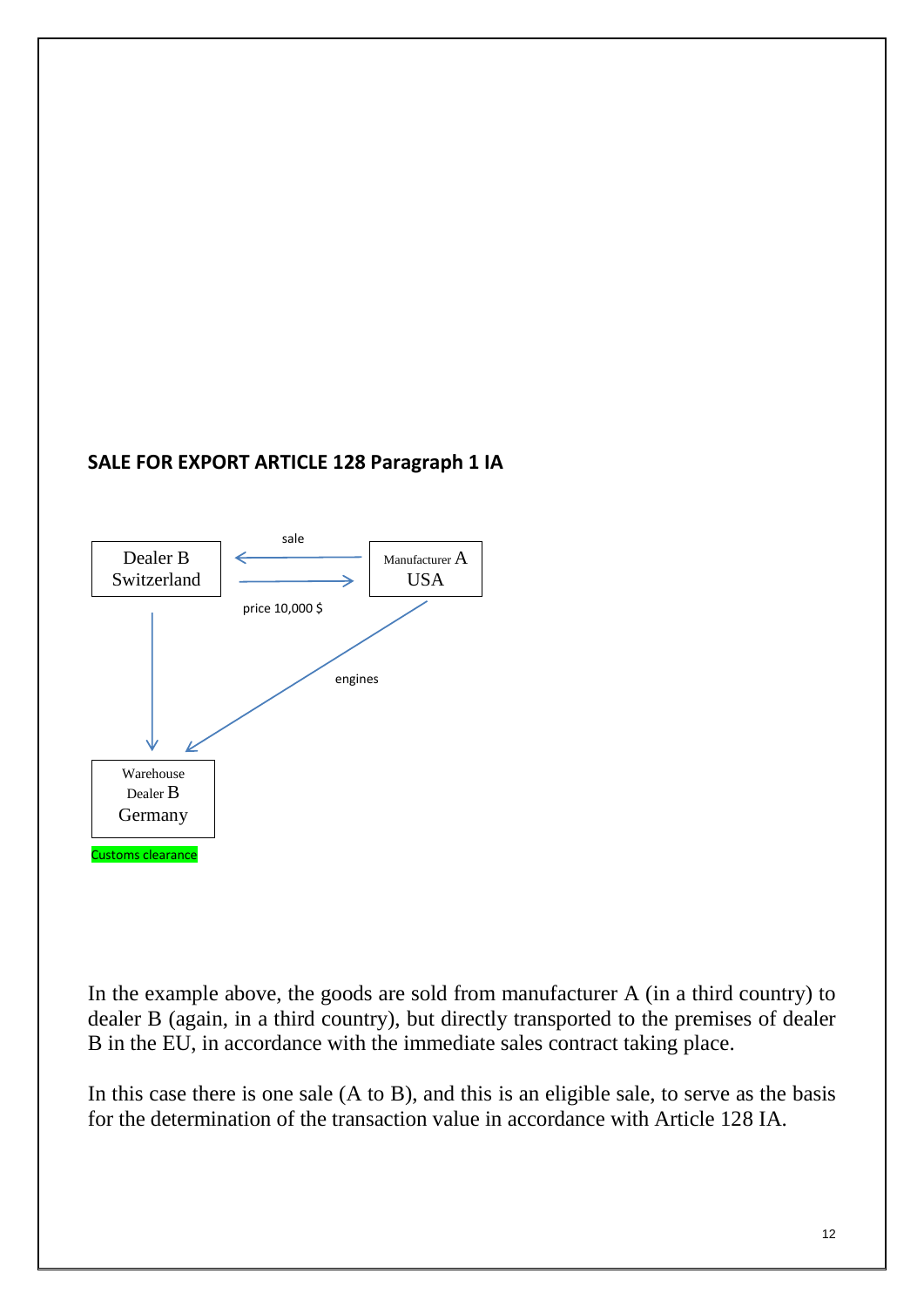#### **SALE FOR EXPORT ARTICLE 128 paragraph 2 IA**



In the example above, the goods are sent by dealer A (in a third country) to importer B in the EU. While in temporary storage, the goods are sold by A to B, who sells the goods to buyer C (again in the EU).

Here, the goods are bought by B from A (otherwise he could not resell them)*.* 

In this case, the sale relevant for the determination of the transaction value in accordance with Article 128(2) IA is the sale between A and B.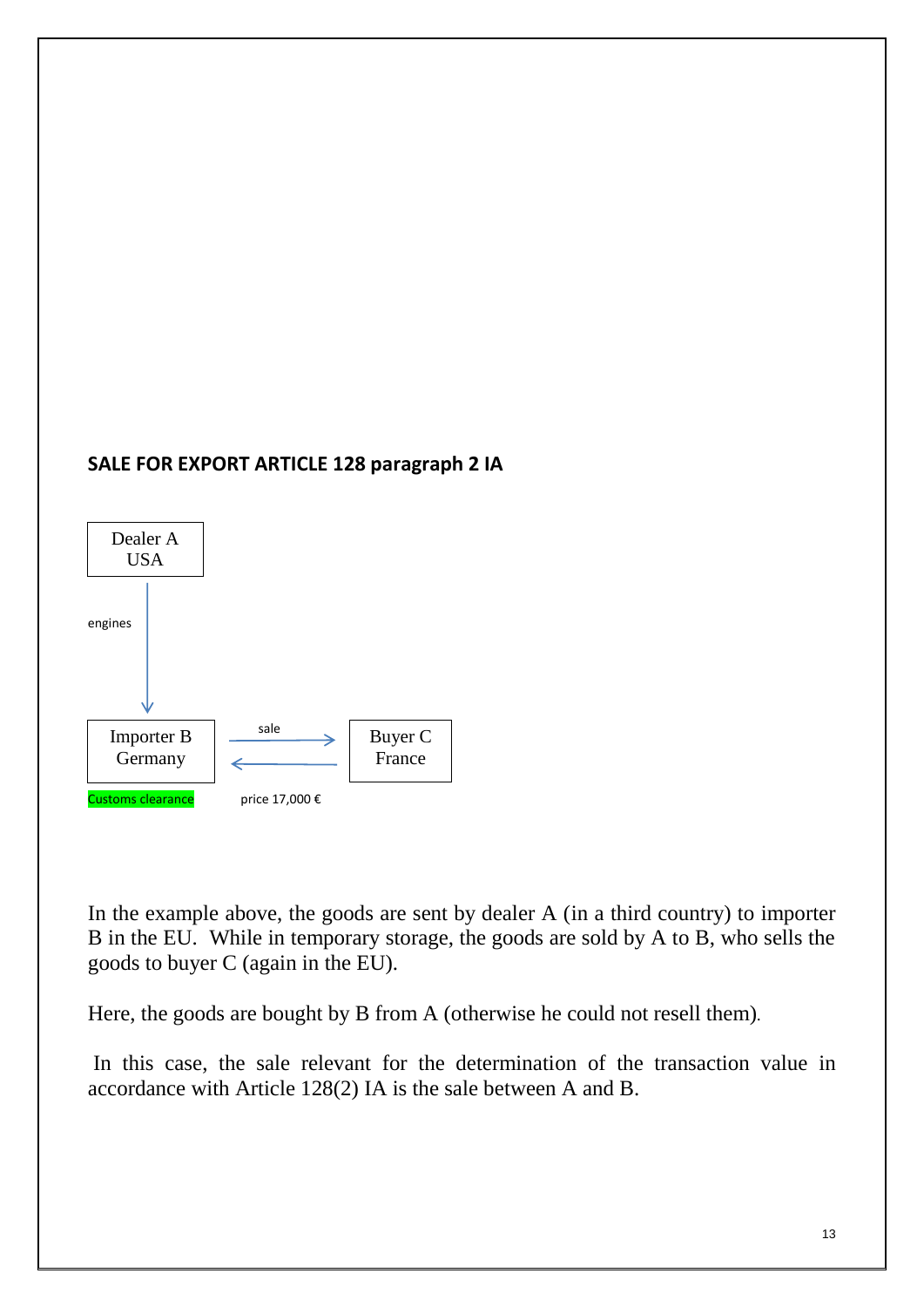

In the above example, there is no sale at the time that the goods enter the EU customs territory. However, a sale while the goods are under a suspensive procedure provides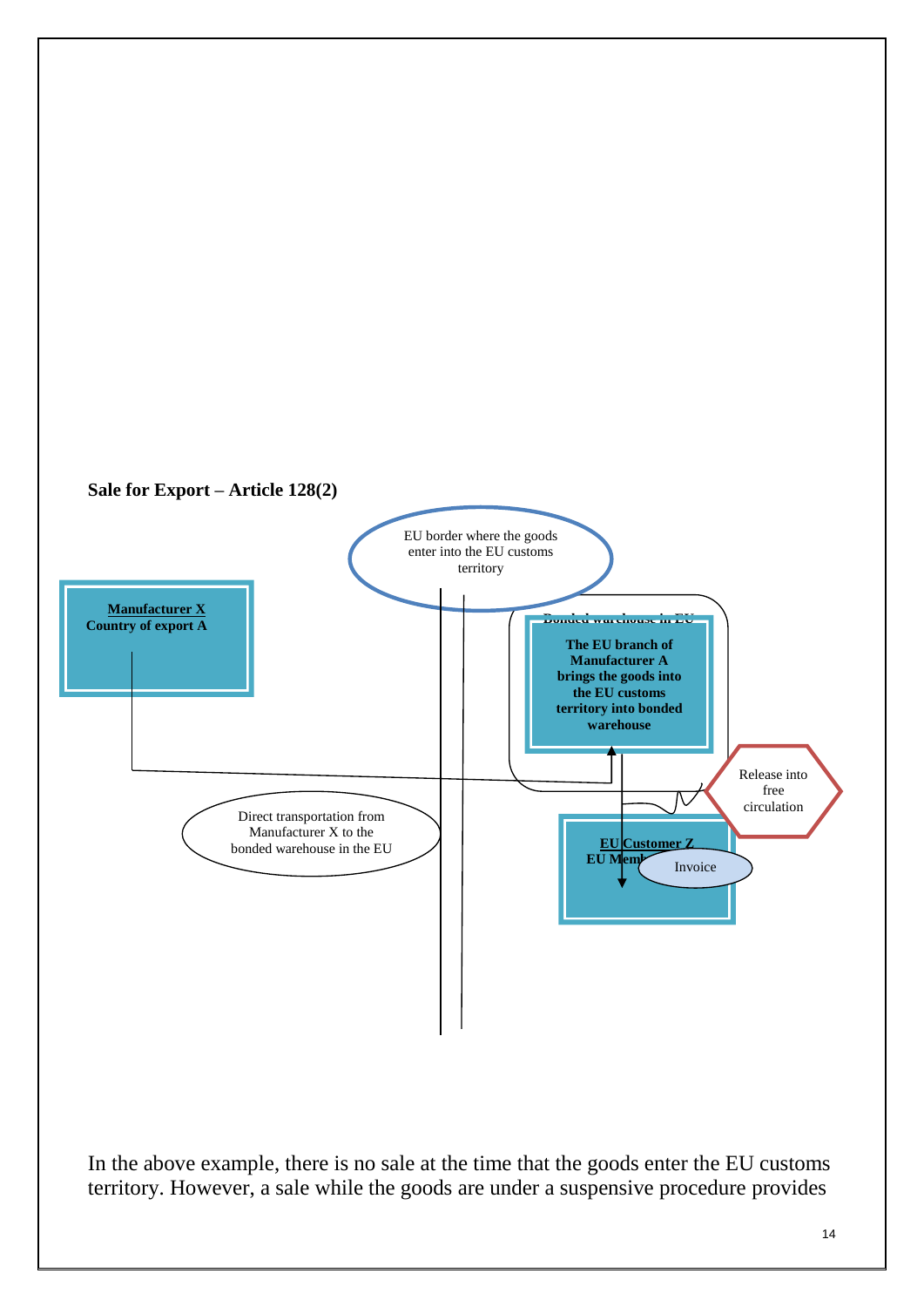the basis for the application of the transaction method in accordance with Article 128(2) IA.

# *Transitional Measure*

- 1. Article 347 IA introduces a temporary measure (applicable until 31.12.2017) allowing importers to take into account (honour) their bona fide contracts in place at the date of 18 January 2016 (time of entry into force of the new Regulation) and to provide them with reasonable time to adapt, where necessary, their relevant trade patterns.
- 2. The reference to a "relevant contract" is not intended to be restricted to a sales contract between buyer and seller: such a contract may be concluded between parties such as between the buyer of the goods and parties with whom this buyer has forward contractual commitments and engagements. Economic operators are allowed "legitimate expectations" in relation to contractual arrangements in this regard.
- 3. No specific conditions are set out in relation to the form or structure of the contract in question. As a consequence, this contract must not relate exclusively to a product, a precise delivery date, quantity and a purchase price. Therefore, so-called "framework contracts" may be covered by this provision.
- 4. As a result of this temporary measure, the importer is allowed to use a sale other than the sale indicated by Article 128(1) - including for example, an "earlier" sale (a sale occurring before the sale specified in Article 128(1)) where the economic operator is constrained or bound in this respect by any contract concluded before the entry into force of the new legislation.
- 5. If such contract assumed the use of a specific sale (including an earlier sale) under the previous legislation (Article 147 CCIP), then the same sale can still be used, provided that the contract remains in force, until 31.12.2017.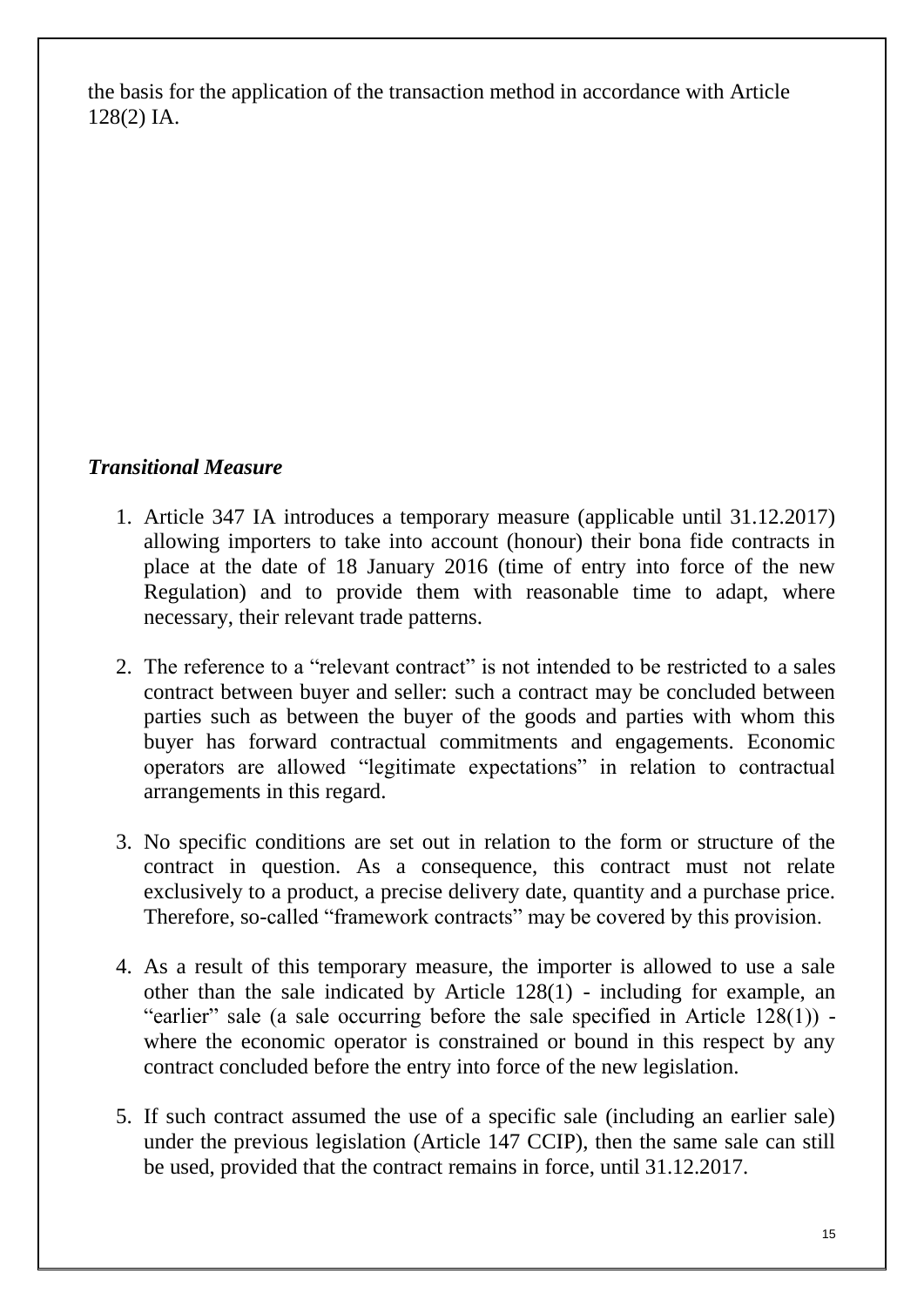# **Article 71 UCC and Article 136 IA**

#### **Royalties and licence fees**

*Article 71 UCC*

*Elements of the transaction value*

*1. In determining the customs value under Article 70, the price actually paid or payable for the imported goods shall be supplemented by:*

*.. ..*

> *(c) royalties and licence fees related to the goods being valued that the buyer must pay, either directly or indirectly, as a condition of sale of the goods being valued, to the extent that such royalties and fees are not included in the price actually paid or payable;*

*This provision is implemented by Article 136 of the UCC-IA*

1. Article 136 IA contains some new provisions which are relatively minor, and for the most part these do not go much further than to simply re-state some basic and self-evident aspects of the major rules in the UCC. The more significant changes relate to the fact that some rules were which found in the CCIP are no longer provided in the UCC legal package.

*Royalties and Licence Fees*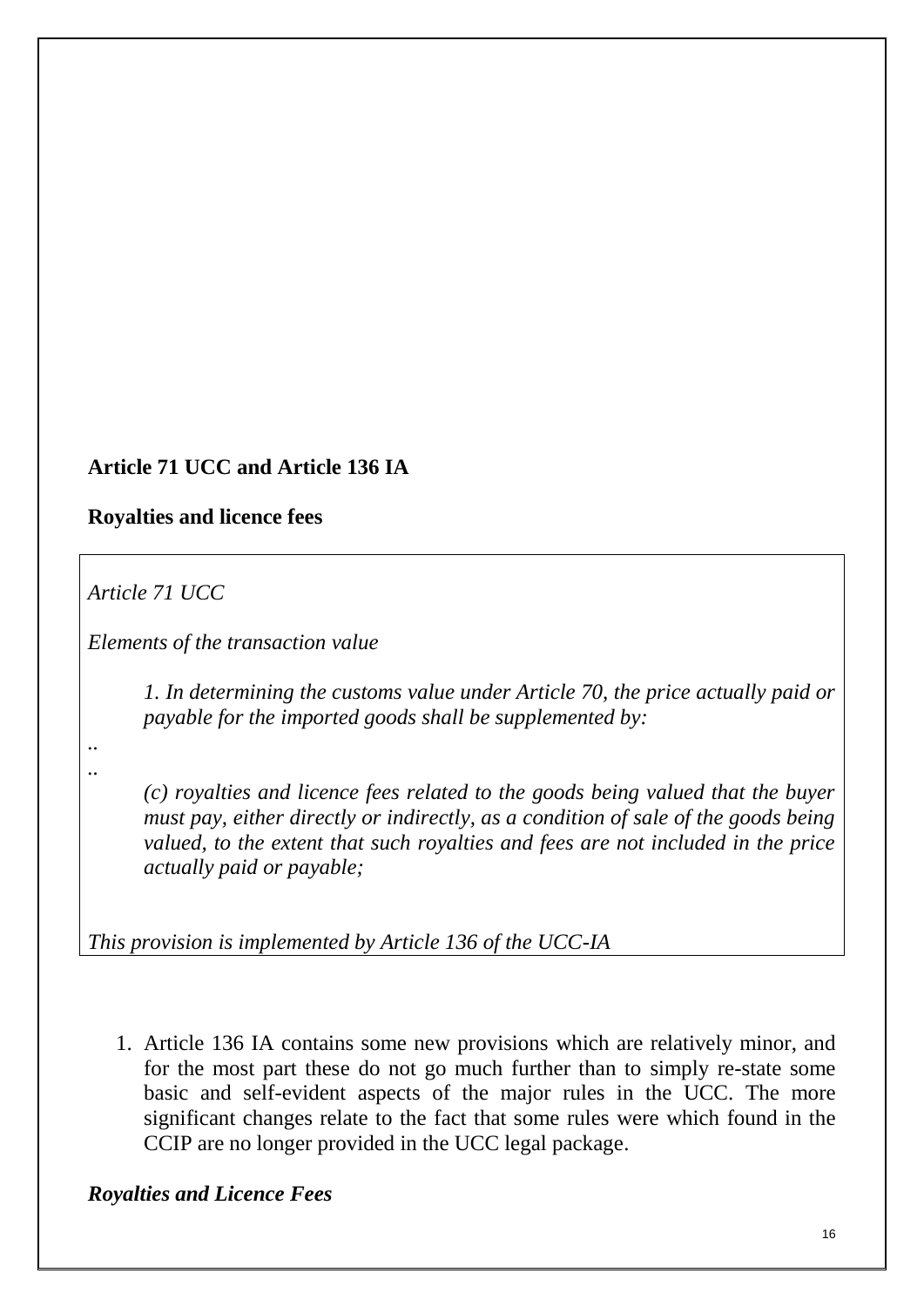- 2. Imported goods often incorporate elements (e.g., intellectual property rights) which are compensated for (paid for) by means of *payments which are described as royalties or licence fees*.
- 3. Article 71 UCC recognises that these payments are part of the customs value of goods. Where such payments are already included in the price of the goods, then such value is automatically included in the customs value.
- 4. Article 71 UCC also provides that, where the value of such elements are *not included* in the price of the goods, then the inclusion of such payments in the customs value is foreseen, in terms of an adjustment of the price of the goods.
- 5. Therefore, in accordance with Article 71 UCC payments to use the rights (i.e., intangible property) in question are to be taken into consideration when the customs value of the imported goods is determined.
- 6. There is an implicit recognition that the commercial practices, and the related legal framework related to intellectual property rights, relating to royalties and licence payments ,are relevant and applicable. However, EU customs legislation<sup>2</sup> will not provide a definition of royalties and licence fees.

### *Scope*

.

<u>.</u>

7. A general definition of "royalties and licence fees" can be found in Article 12(2) of the OECD Model Double Taxation Convention on Income and on Capital (2012), as follows:

*"payments of any kind received as a consideration for the use of, or the right to use, any copyright of literary, artistic or scientific work including cinematograph films, any patent, trademark, design or model, plan, secret formula or process, or for the use of, or the right to use, industrial, commercial or scientific equipment, or for information concerning industrial, commercial, or scientific experience (commonly referred to as "know-how")".*

8. The above definition is useful<sup>3</sup> and indicates that royalties and licence fees are payments for a range of rights (intangibles). The UCC does not distinguish between the various rights and the IA does not do so. Therefore, royalties and licence fees payments for the right to use, for example, a trade mark can no

<sup>2</sup> The WTO Valuation Agreement does not set out the scope of royalties or licence fees

<sup>&</sup>lt;sup>3</sup> This definition was included in the previous legislation (Article 156 CCIP).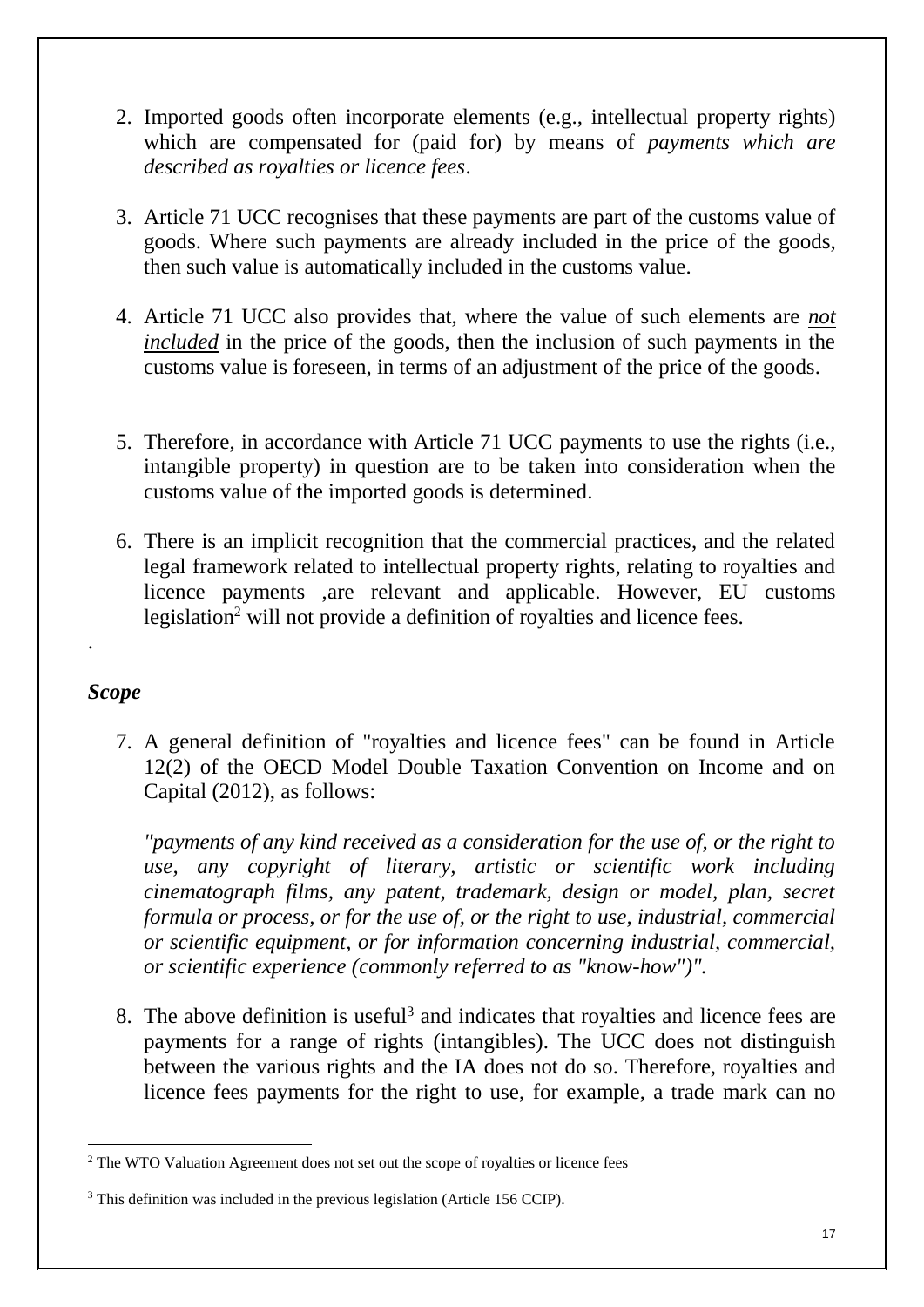longer be the subject of specific provisions, but fall under the general provisions of Article 71 of the UCC and 136 of the UCC IA.

9. The scope of licensing arrangements are not addressed in valuation rules, as these come under the relevant commercial contracts. However, typical examples include: the manufacture and/or sale for export of imported goods (incorporating, e.g., patents, designs, models and manufacturing know-how, trademarks), the use or resale of imported goods (in particular, copyright, manufacturing processes inseparably embodied in the imported goods).

# *Contracts and Licensing*

10. When royalties and licence fees are payable, the arrangements are often set out in a separate formal written contract or agreement – usually defined as "licence agreement" - which specifies in detail the licensed product, the nature of the rights assigned and know-how provided, the responsibilities of the licensor and the licensee, the methods of calculation and payment of the royalties or licence fees, the legal consequences of their non-payment etc.

Examination of the licence agreement will provide sufficient information on the relevance of the royalty or licence fee to the customs value of goods imported. However, it is also necessary to take into account the terms of the sale contract and the link which may exist between the sales contract and the licence agreement.

In many cases, the contract of sale for the goods does not explicitly mention that a payment for royalties or licence fees has to be made for the goods.

11Article 71(1)(c) UCC states that

**royalties or licence fees must be added to the price paid or payable when:**

- **• they are not included in the price paid or payable;**
- **• they are** *related to the goods being valued***; and**
- **• the buyer must pay them, either directly or indirectly,** *as a condition of sale of the goods being valued***.**

*Related to the goods being valued*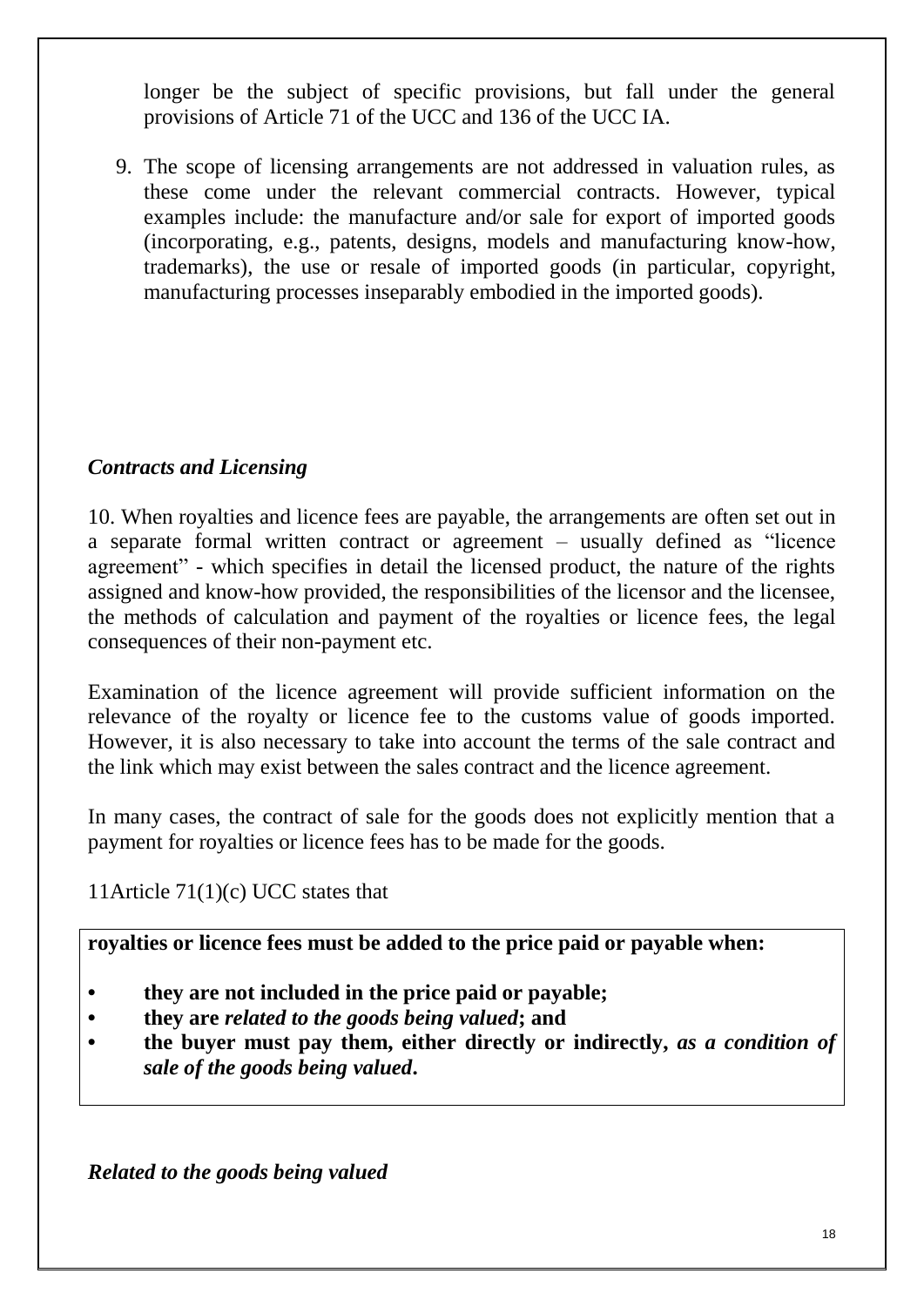12. Article 136(1) of the UCC-IA states that royalties or licence fees are related to the imported goods where, in particular, *the rights transferred under the licence or royalties agreement are embodied in the goods*.

13. A direct link to the imported goods is particularly clear where the imported goods are themselves the subject of the licence agreement (i.e. if the imported goods incorporate the trademark for which the licence fee is paid, this must be considered as related to the imported goods). The same link may also exist where the imported goods are ingredients or components of the imported goods.

# *Existing guidance*

14. In order to establish whether a royalty relates to the goods to be valued, the key issue is to determine what the licensee receives in return for the payment. For instance, "Know-how" provided under a licence agreement will often involve the supply of designs, recipes, formulae and basic instructions as to the use of the licensed product.

Where such know-how applies to the imported goods, any royalty or licence fee payment therefore will need to be considered for inclusion in the customs value.

15. A licence agreement (for example in the area of "franchising") sometimes involves the supply of services such as the training of the licensee's staff in the manufacture of the licensed product or in the use of machinery/plant. Technical assistance in the areas of management, administration, marketing, accounting, etc. may also be involved. In such cases the royalty or licence fee payment for those services would not be eligible for inclusion in the customs value.

16 The way the amount of royalties paid is calculated is not a decisive factor for the determination of their inclusion in the customs value.

Example:

in the case of an imported component or ingredient of the licensed product, or in the case of imported production machinery or plant, a royalty payment based on the realisation of sale of the licensed product may relate wholly, partially or not at all to the imported goods.

*Condition of sale of the imported goods*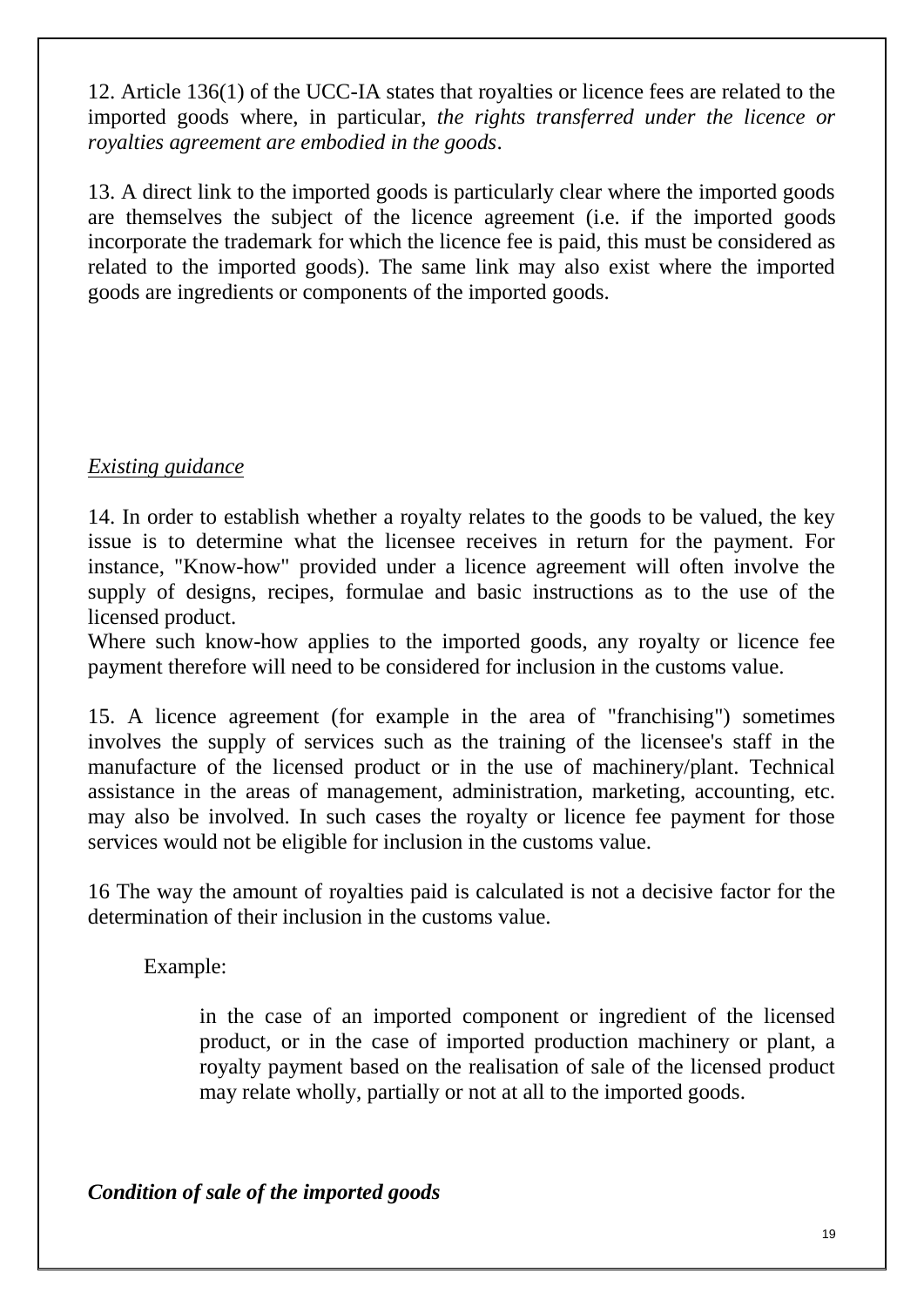## Article 136(4) of the UCC-IA states that

royalties and licence *fees are considered to be paid as a condition of sale for the imported goods* if

- (a) the seller or a person related to the seller requires the buyer to make this payment, or
- (b) the payment is made to satisfy an obligation of the seller, or
- (c) the goods cannot be sold to, or purchased by the buyer without payment of the royalties or licence fees.

17. The criteria<sup>4</sup> applicable is whether the seller can sell or whether the buyer can buy the goods without the payment of a royalty or licence fee. The condition may be explicit or implicit. In some cases it will be specified in the licence agreement whether the sale of the imported goods is conditional upon payment of a royalty or licence fee. It is not, however, essential that it should be so stipulated.

18. A further indication is also now provided in Article 136(4) c) of the UCC-IA, which refers to payment of royalties to the licensor. This is not a major clarification, it simply makes explicit the fact that royalties are, by definition, paid to the owner (licensor) of the licenced rights and are usually paid by the buyer of the goods.<sup>5</sup>

The rule indicates that condition of sale provisions are based on commitments entered into, and binding on, by the buyer or the seller. This indicates that the "condition of sale" criterion refers not only to conditions imposed by or on the seller, but also the buyer, and this is a useful clarification.

This also reflects the wording of UCC Article 71(1)(c) which refers to:

"*royalties and licence fees related to the goods being valued that the buyer must pay*", **as a condition of sale of the goods** being valued.

19. Therefore, the underlying *condition of sale test* will continue to play a role.

*Royalties paid to 3rd parties*

<sup>1</sup> <sup>4</sup> Largely reflecting current guidance (see for example Commentary 3 (paragraph 12).

<sup>5</sup> Art. 136 para. 4 (c) also reflects Commentary No 25.1 of the TCCV [see point 7 of Commentary No 25.1] in this regard.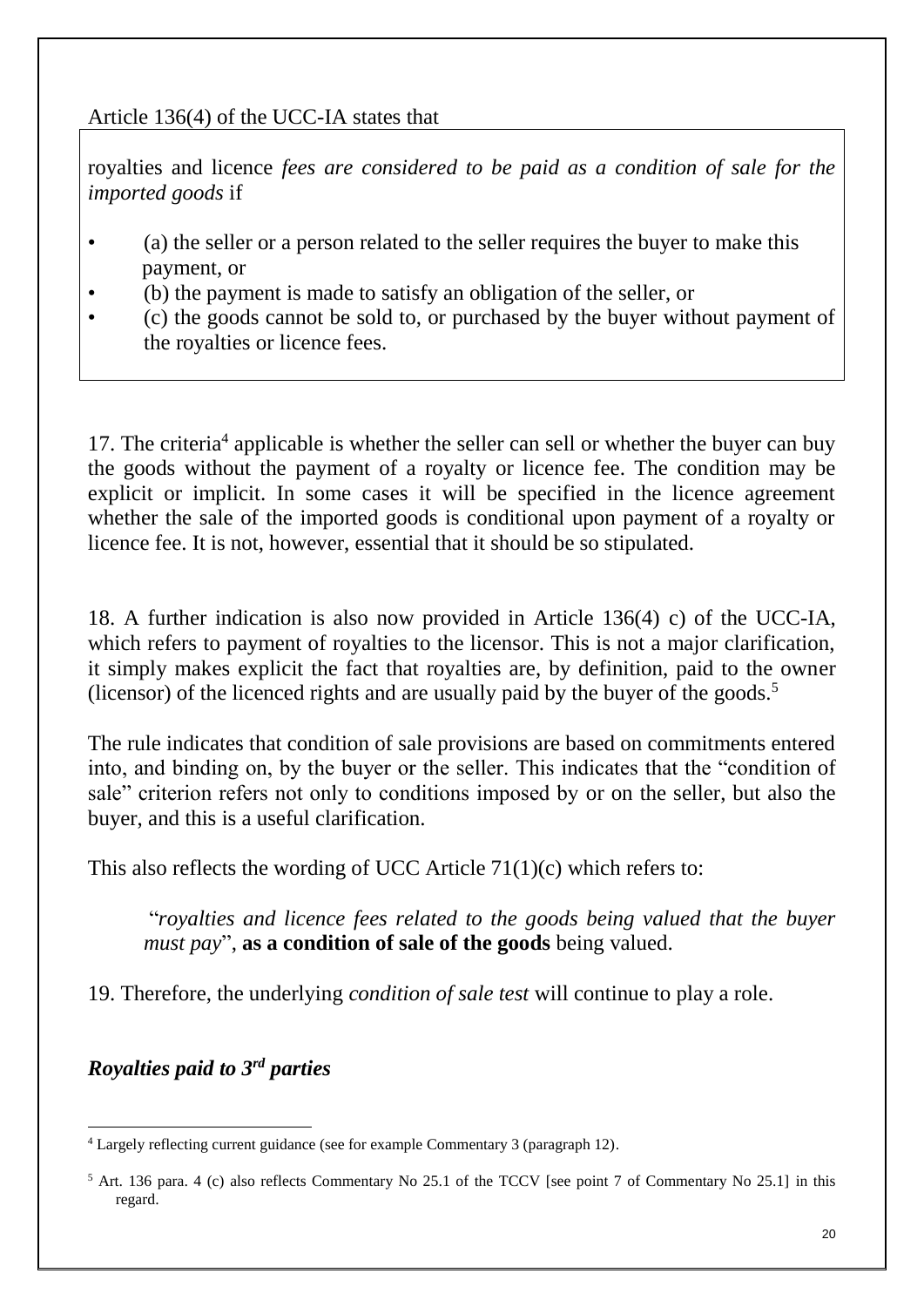20. Royalties may be paid to the seller or to a third party. Royalties paid to a 3rd party may arise where the payment to the  $3<sup>rd</sup>$  party is made, for example, to satisfy an obligation of the seller.

21. A 3rd party may be the owner or licensor of the relevant rights. In such cases, the relevance (and therefore the application) of the "condition of sale" test may not be directly applicable, because the commercial circumstances are outside of the circumstances governed by the "condition of sale" rule in the first place.

22. However, it is advisable to apply the same basic approach and that is what is set out in the IA.

Thus, this clause reflects basic elements of the sale of goods, including the transfer of title and all rights in the goods, within the contractual framework in force. It is not intended that customs should seek to determine whether a seller can sell, or a buyer can buy the goods, in terms of independent or new criteria, without taking into account contractual provisions (including royalty contracts). Therefore, priority should be given to the commercial circumstances and the relevant contractual arrangements.

23. All the circumstances surrounding the sale (and the import of the goods) should be examined if required. This includes, in particular, possible links between sale and licensing agreements and other relevant information.

24. Each individual situation must be analysed based on all facts surrounding the sale and import of the goods, including contractual and legal obligation of the parties, and other pertinent information.

25. Persons to whom royalties or licence fees are paid are not relevant, in terms of the place of residence of such persons. EU legislation has always made this clear.

26. Finally, Article 136 IA does not include an assumption that royalties and licence fees are *automatically includible* in the customs value.

*Article 136 IA does not state* that the basic conditions (i.e., *related to the goods* and a *condition of sale*) are assumed to have been met, and that royalties and licence fees are therefore includible in the customs value, *unless the declarant demonstrates the contrary*. [In other words, Article 136 IA does not place a burden of proof on the declarant in this respect]. At the same time, is not expected that customs should have to examine all commercial contracts or reach conclusions on contractual intentions or obligations.